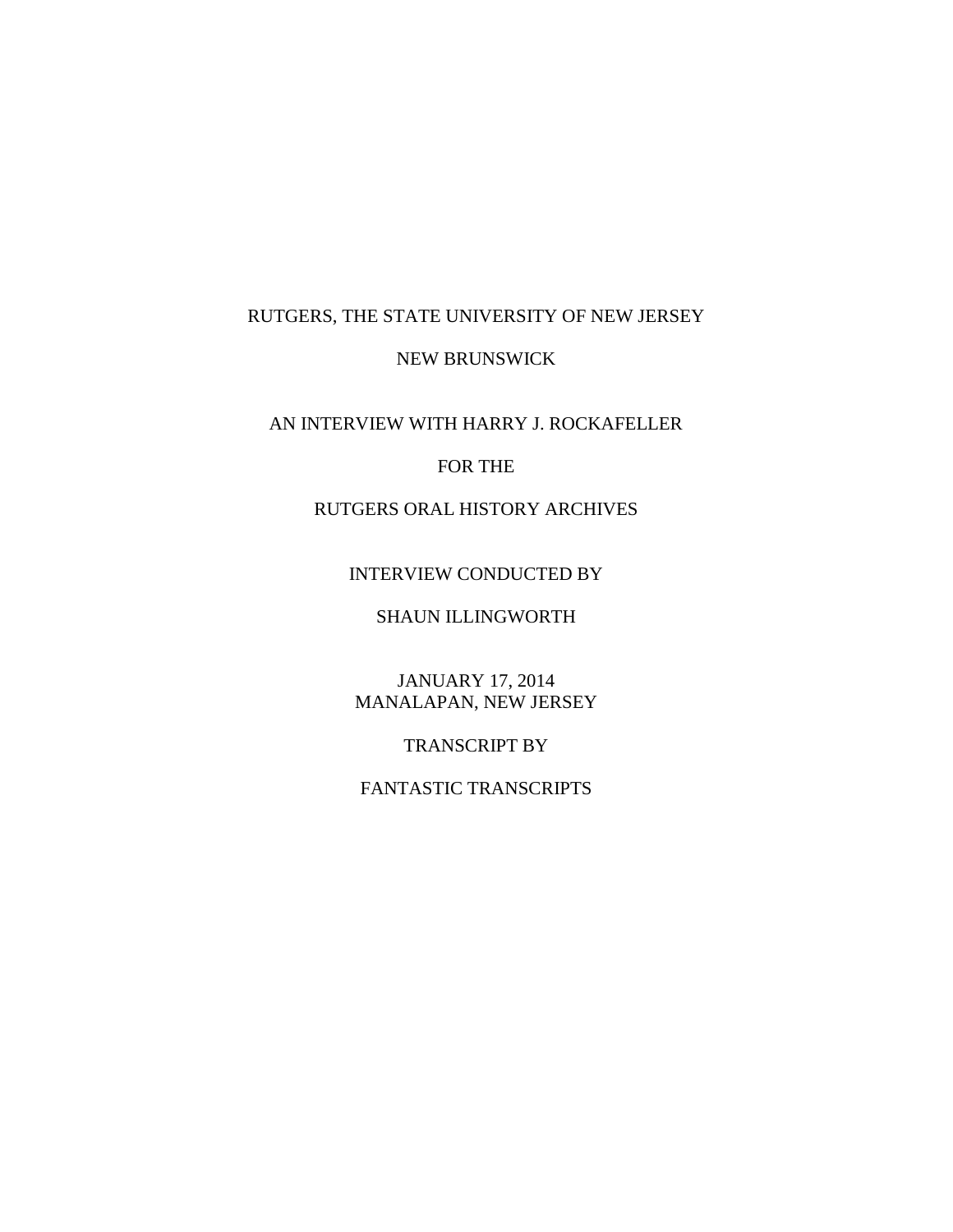Shaun Illingworth: This begins an interview with General Harry J. Rockafeller on January 17, 2014, in Manalapan, New Jersey, with Shaun Illingworth. Is this Manalapan?

Harry J. Rockafeller: Manasquan.

SI: Manasquan, I am sorry.

HR: M-A-N-A-S-Q-U-A-N.

SI: For some reason, my GPS said Manalapan.

HR: That's the mailing address. The location address is Wall Township, but mailing comes to 2619 River Road out here, okay.

SI: Thank you very much for having me here today. Thank you also for lunch earlier.

HR: Okay.

SI: To begin, could you tell me where and when you were born?

HR: I was born in Asbury Park. [laughter] I was born in Asbury Park, New Jersey, 600 Fourth Avenue, and my date was 23 December, 1916, okay. My father had already--he was about to die. In the Influenza of 1918, he died, okay, but I was born in Asbury Park, New Jersey, 600 Fourth Avenue, and the date was 23 December, 1916. Okay, what else? [Editor's Note: Between twenty and forty million people perished in the influenza (also known as "Spanish Flu") pandemic that swept the globe from 1918 to 1919, following the end of World War I, including an estimated 675,000 in the United States.]

SI: What were your parents' names?

HR: My mother's name was Mary (Solon?). My father's name was John Francis Rockafeller.

SI: Do you know anything about your father's family history, anything about that side of the family?

HR: Well, he moved up to Syracuse and I believe that he got a job up there as steward of the Onondaga Hotel in Syracuse. I don't know whether that was where he died or not, to be perfectly honest. I was that big; I was less than a year old when he passed away, okay.

SI: What about your mother's side of the family?

HR: Mary (Solon?)? They were all Trenton habitants.

SI: Do you know how long the family had been in the Trenton area?

HR: No, I don't, but that's one of the flaky parts here.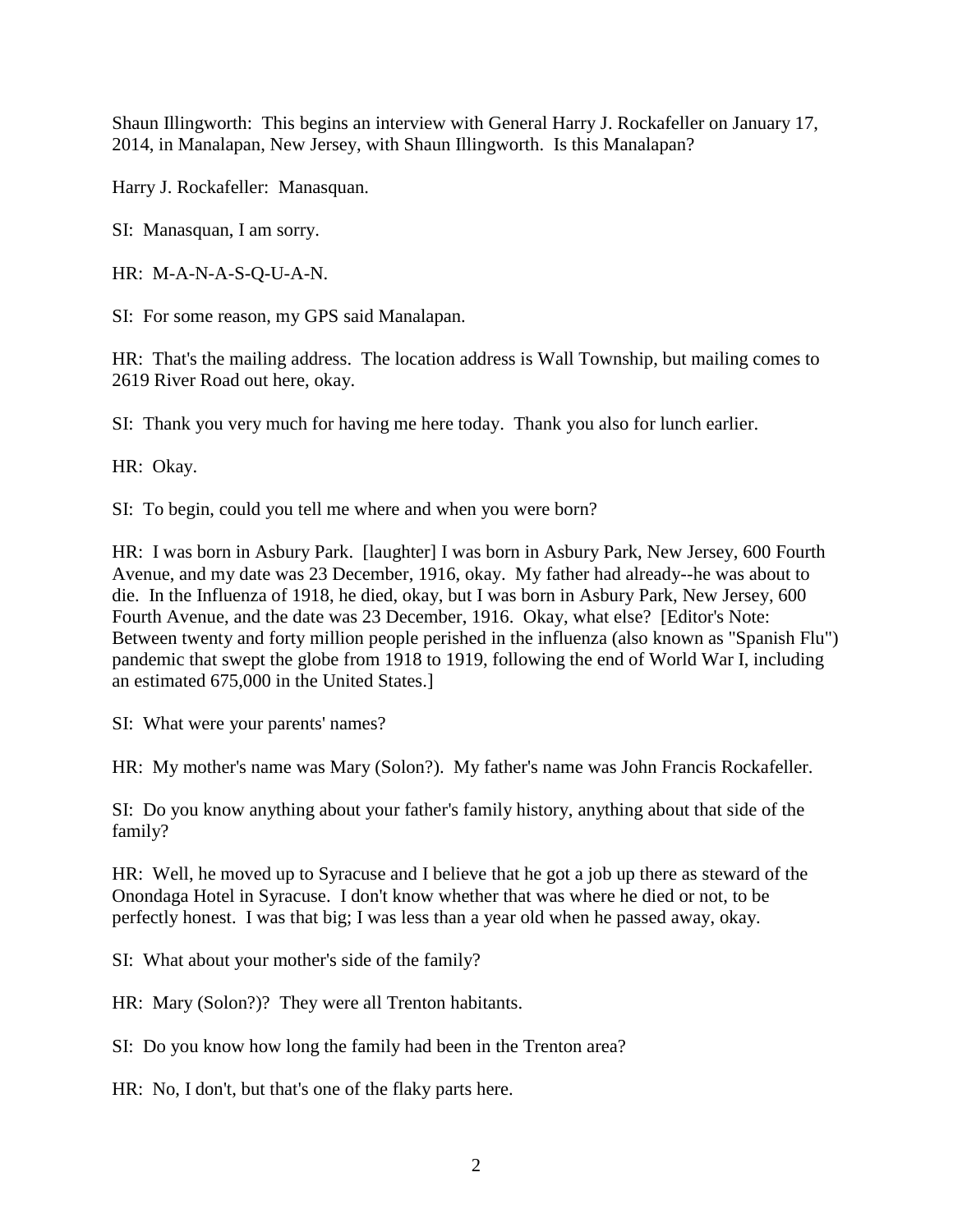# [TAPE PAUSED]

HR: Sure.

SI: Tell me a little bit about your grandmother and the role she played in your life when you were growing up.

HR: She took me into her home, which was occupied by her one son, Dr. Eugene Rockafeller, who had been a Rutgers student for his freshman year, and then, went down to the University of Pennsylvania for the completion of his dental degree, okay.

SI: She was also the mother of your uncle, Harry J. Rockafeller.

HR: Yes, and she was the mother of my father, who died, and my Uncle Thomas, who died in the polio epidemic. Both of them were great athletes. Both my uncles, Uncle Gene and Uncle Harry, were athletes, four-letter athletes. You know what that means, Shaun?

SI: Yes.

HR: In the four years of attendance, they got [letters in] four different sports. So, both of them were four-letter men in Asbury Park High School, the first ones in Asbury Park High School. Then, when they went to Rutgers, they both played freshman football. Then, my Uncle Gene wanted to be a dentist, so, he went off to University of Pennsylvania and Uncle Harry came to Rutgers. They played together at Rutgers in football, and then, their sophomore year, they split up. My Uncle Gene had gone on to Philadelphia, the University of Pennsylvania, where he was All-East.

SI: Wow.

HR: Yes, so, he was pretty good. What else can I tell you, Shaun?

SI: You grew up in Asbury Park. Was that where your grandmother lived?

HR: Yes.

SI: Tell me a little bit about your neighborhood and what it was like at the time you were living there.

HR: It was beautiful, absolutely beautiful, with gravel streets, a beautiful house and nice people, school right around the corner, grammar school, and Holy Spirit Church right around the corner. My grandmother, every morning, seven o'clock, church; I didn't get into that habit, [laughter] but I went the normal Catholic school, grammar school, normal routine there, to finish out my grammar school education.

SI: What was the name of the grammar school?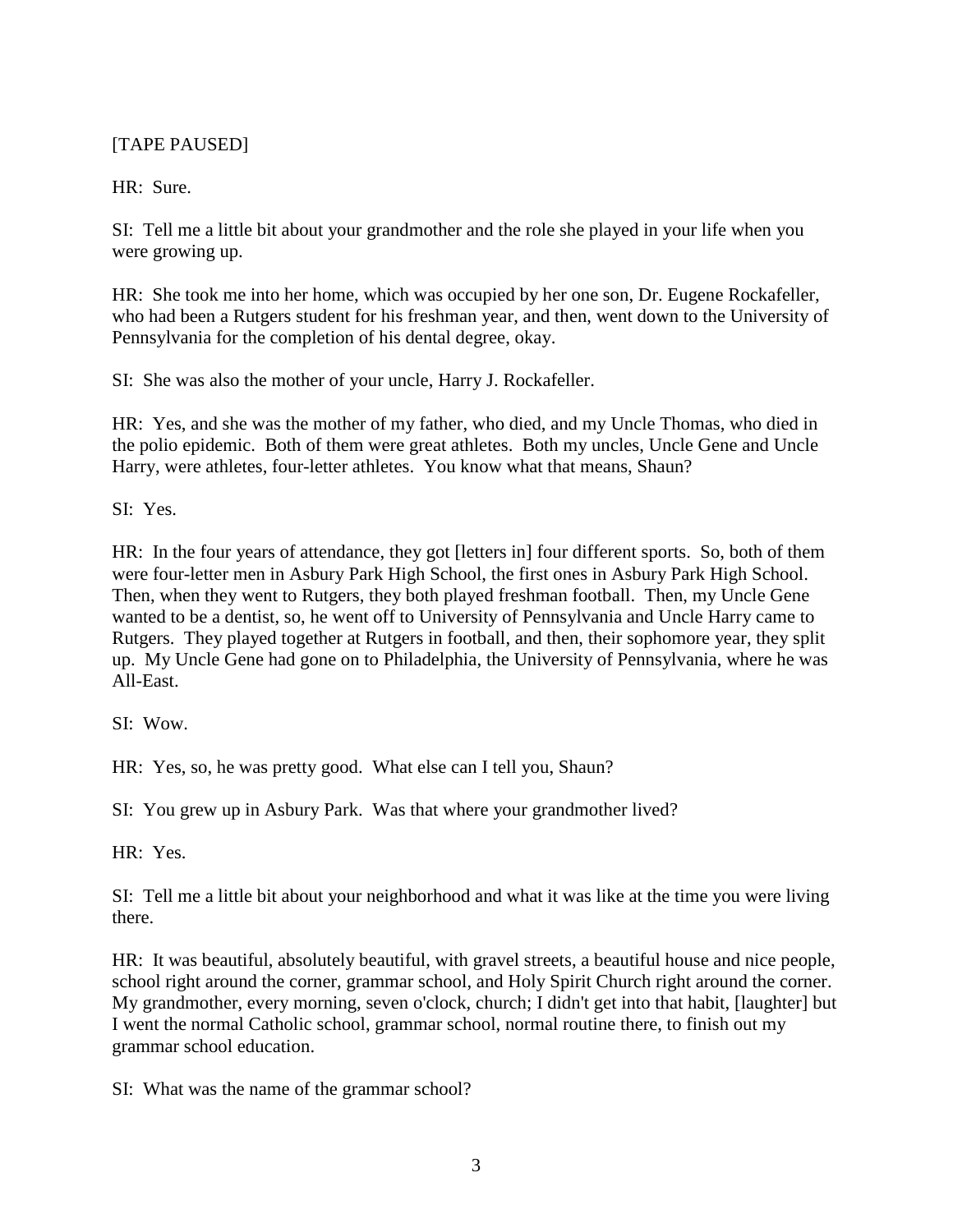HR: Holy Spirit, still there, yes.

SI: It was the same name as the church.

HR: Yes.

SI: Were you taught by clergy or lay teachers?

HR: Mostly lay--well, no, I would change that to a mix, mixed, because there were plenty of sisters around. Are you Catholic?

SI: Yes.

HR: Yes, well, you know what sisters are. [Editor's Note: General Rockafeller mimics getting slapped on the wrist with a ruler.] Have you ever encountered those? [laughter]

SI: Not personally. They had stopped that by the time I was in school, but I have heard plenty of stories about the discipline.

HR: It wasn't bad, bit like the butt of a horsewhip, and it was bad when they got you in the closet and stuff like that. They were fierce. I went to St. Rose down there for the first year in high school, right. One year of high school, I played down there. Now, my brother wanted to get into the Naval Academy and he failed the entrance examination. This made my grandmother very angry, because my brother had been a prize student over at the Catholic grammar school, prize student, right. So, she said, "Harry, I'm lifting you out of St. Rose and I'm sending you to Asbury Park High School and you get to work over there." [laughter] So, that was how I got up into Asbury. When she saw the poor results that my brother had, right, she thought, "Damn, that Catholic education wasn't all that good," and she was a dyed-in-the-wool [Catholic]. In fact, a member of the clergy in Holy Spirit Church then told me that my grandmother was a saint, but she said to my brother, "You are out of that St. Rose and, Harry, you're into Asbury Park High School," yes. The very simple reason was, she suspected that the St. Rose education wasn't good, because he was a star at St. Rose in education, right, teacher's pet, that kind of thing. She couldn't understand how he did so badly on the entrance exam to Annapolis.

SI: How many years older than you was your brother?

HR: Two.

SI: Was it just you and your brother?

HR: Yes.

SI: What was his name?

HR: John, same as his father, John, John F. Rockafeller.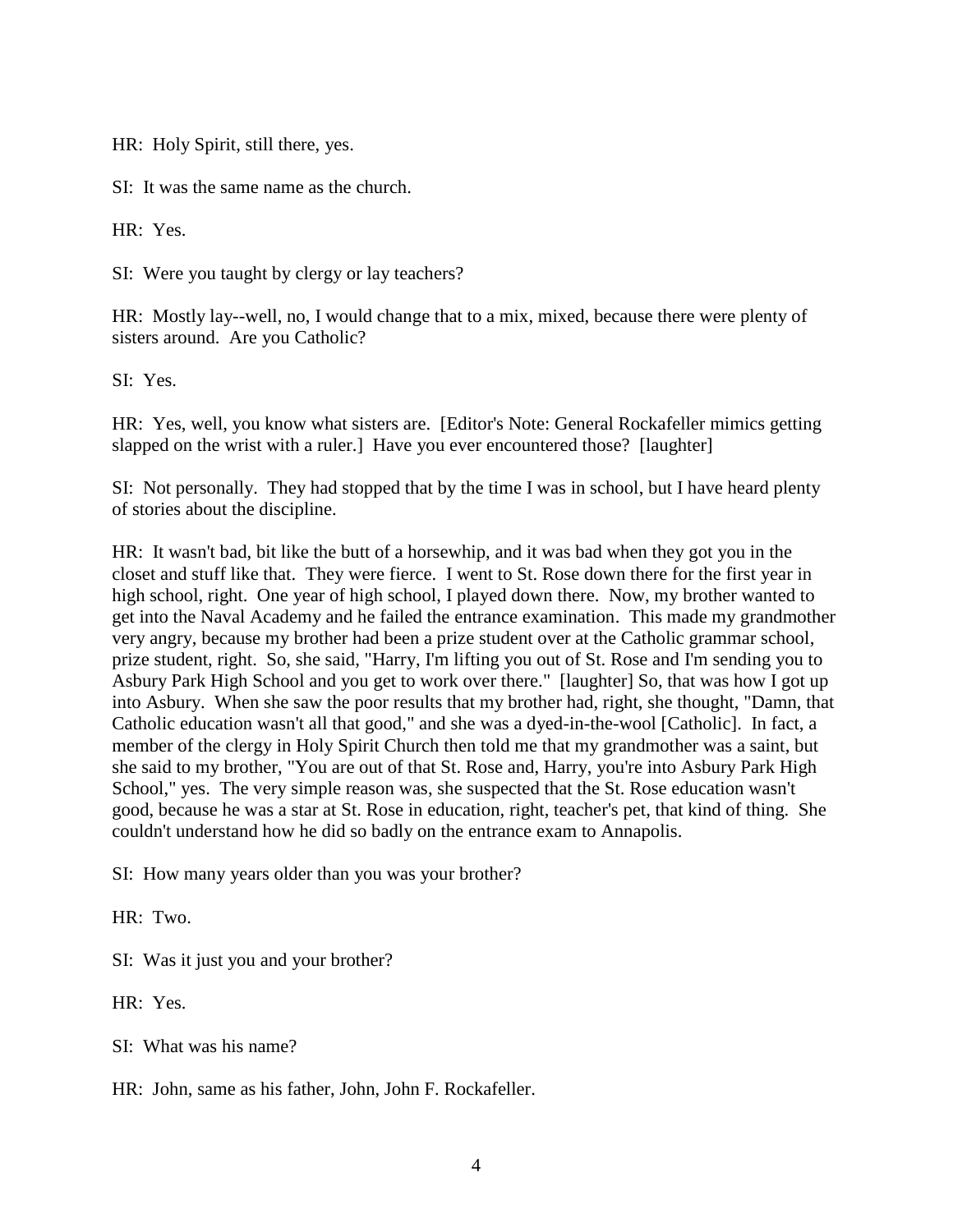SI: Through interviewing a number of Catholics who grew up in New Jersey in the same era, I have heard that there was a lot of prejudice against Catholics in some areas, like Klan activity, that sort of thing. Do you have any memories of that or were you ever told any stories about that?

HR: No, never, never.

SI: Around the same time you lived with your grandmother, the Great Depression began. Can you tell me a little bit about the Depression's impact on your area and on your family?

HR: It was bad, it was bad. I'll tell you about my uncle accepting things in barter instead of getting paid cash or check or getting paid money. For example, he met a guy who made flagpoles, right, and he made a deal with the guy, "I'll fix you a set of teeth if you'll fix me a forty-foot pole on my front lawn." That's what was kind of going on then and it was tough times, really, tough times, yes.

SI: Was your uncle's practice in Asbury Park?

HR: Yes, in what they called the Electric Building, because it was also the home of Jersey Central Power and Light, yes. He was on the ninth floor of the Electric Building [at the corner of Bangs Avenue and Emory Street].

SI: Did you have to go out and get a part-time job to contribute to the household?

HR: Things were so damn tight, I was out trying to collect my uncle's bills, rapping on people's door, a dumb-ass kid. "What do you want?" "You have a bill in Dr. Rockafeller's office and you haven't paid any money on it. Now, can you pay?" "I can't pay today." "Well, if I come back next week, could you pay me some money?" "Yes." So, I did that for a while and I wasn't terribly successful, because I would rather have been out playing baseball. [laughter]

SI: Would people give you a hard time or try to blow you off, because you were just a kid?

HR: Oh, yes, and, many times, you went back, they wouldn't answer the door, that kind of stuff. It was really tough. People don't understand what the Great Depression was like. It was tough, when they had the bread and soup lines going in Newark and in New York. It was tough.

SI: Were there any Hoovervilles in the area?

HR: Hoover?

SI: Hoovervilles, the cardboard cities where people who were homeless would build little shelters.

HR: You didn't see much of that in Asbury Park, no, but Asbury Park issued scrip, right. That was a sign of, "This city is really suffering," all right, and then, the bank, when we had that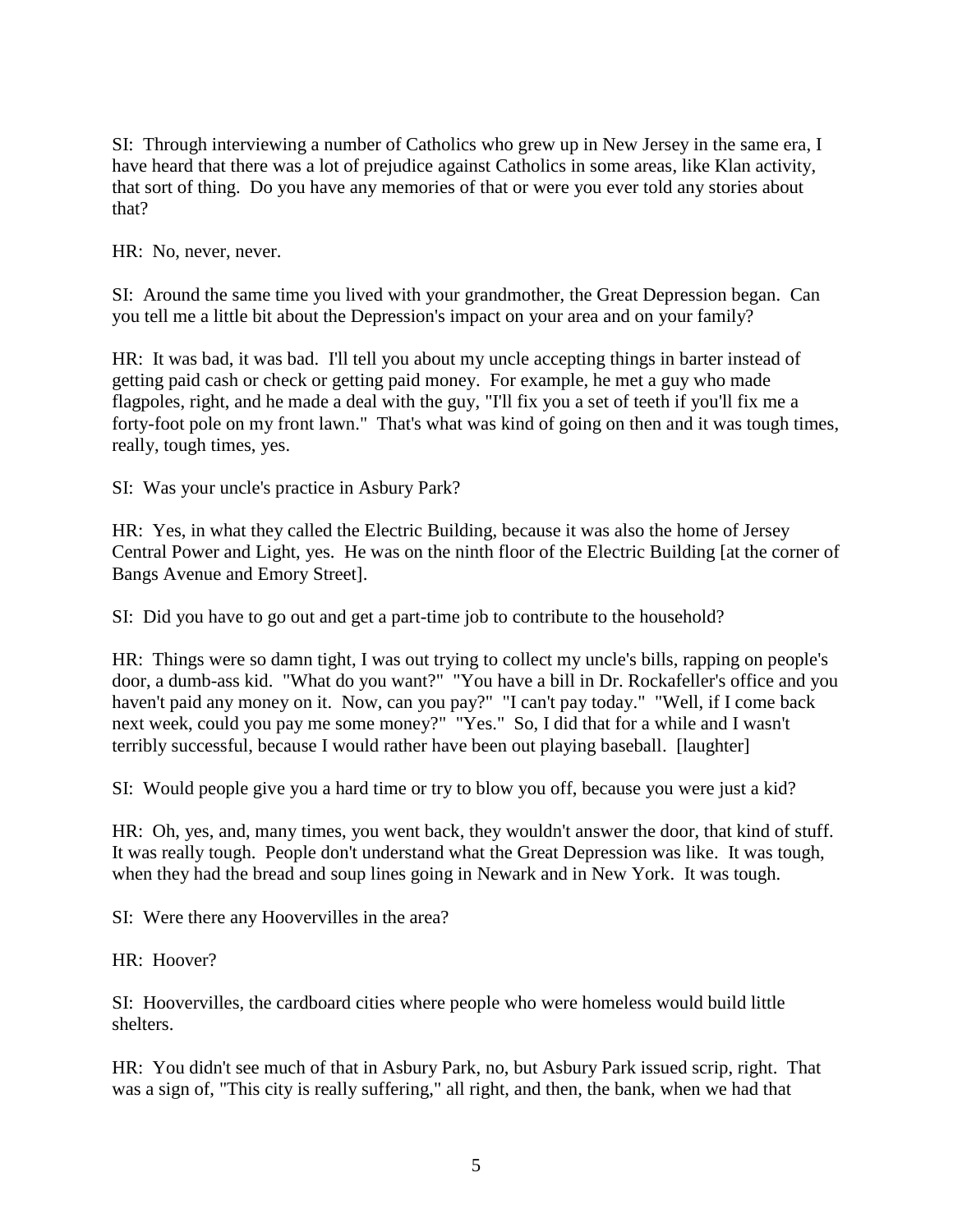famous run on the banks, that was [something]. I came home one afternoon and my grandmother and my uncle were in the parlor at 600 Fourth Avenue, which was their home and became my home. I said, "There's talk all over the school that there's a run on the banks," and my uncle says, "Yes, there is and the reason why there is a run is because everybody's running down to the bank and trying to get their money out. The banks, no bank can possibly field all the requests from their constituents. They can't do it. They haven't got enough money on hand to do it," all right. So, anyway, I thought that over for a while and I had 106 bucks in that bank, which I had earned up at Deal on the caddy shack. I caddied up there and earned, netted, 106 bucks. I kept saying, "I want to go down to the bank and get my money out," like a little kid would, right, and I was a little kid. So, finally, my uncle says to me, "Harry, keep quiet. Your grandmother has thousands of dollars in that bank. Now, I don't want to hear any more from you." [laughter] That was it, but it was hard. All the banks went under, except one, which was his bank, the Asbury Park National Bank and Trust Company. They went to a federal place and came home with a truckload full of money, and then, unloaded the truck into the bank and made sure that all the people standing there trying to get in the bank could see these huge packages of money being brought into the bank, to try and change their mind about rushing the bank. As I said before, no bank can possibly pay all of its creditors, can't be done.

SI: Yes.

HR: Okay.

SI: Were there other signs of the Depression's impact in the area? Did you see homeless people coming through town?

HR: Not too much, no, no. There wasn't so much poverty on the street, but, when you went over to Springwood Avenue, there was plenty of poverty--well, I wouldn't say plenty of--just poor people over there on Springwood Avenue. You know where that is?

SI: Actually, I am not that familiar.

HR: Asbury Park?

SI: Yes.

HR: At one time, Springwood Avenue was acclaimed as one of the five worst streets in the country, okay, because the Depression was hitting them hard. When you went out Springwood Avenue, every other door was the door to a cigar store. You went in, they might have a box of cigars under the counter for sale, right. In the back room, which you couldn't get in, was where they had the numbers game. Do you remember the numbers game? Did you ever hear of that?

SI: I have heard of that.

HR: Sure, where you tried to pick a three-digit number, right, and you would get paid and you only had to bet one penny. That was how tight it was. Every other door was, you walked in, there was a counter. Under the counter, in the glass counter, was a box of cigars, the only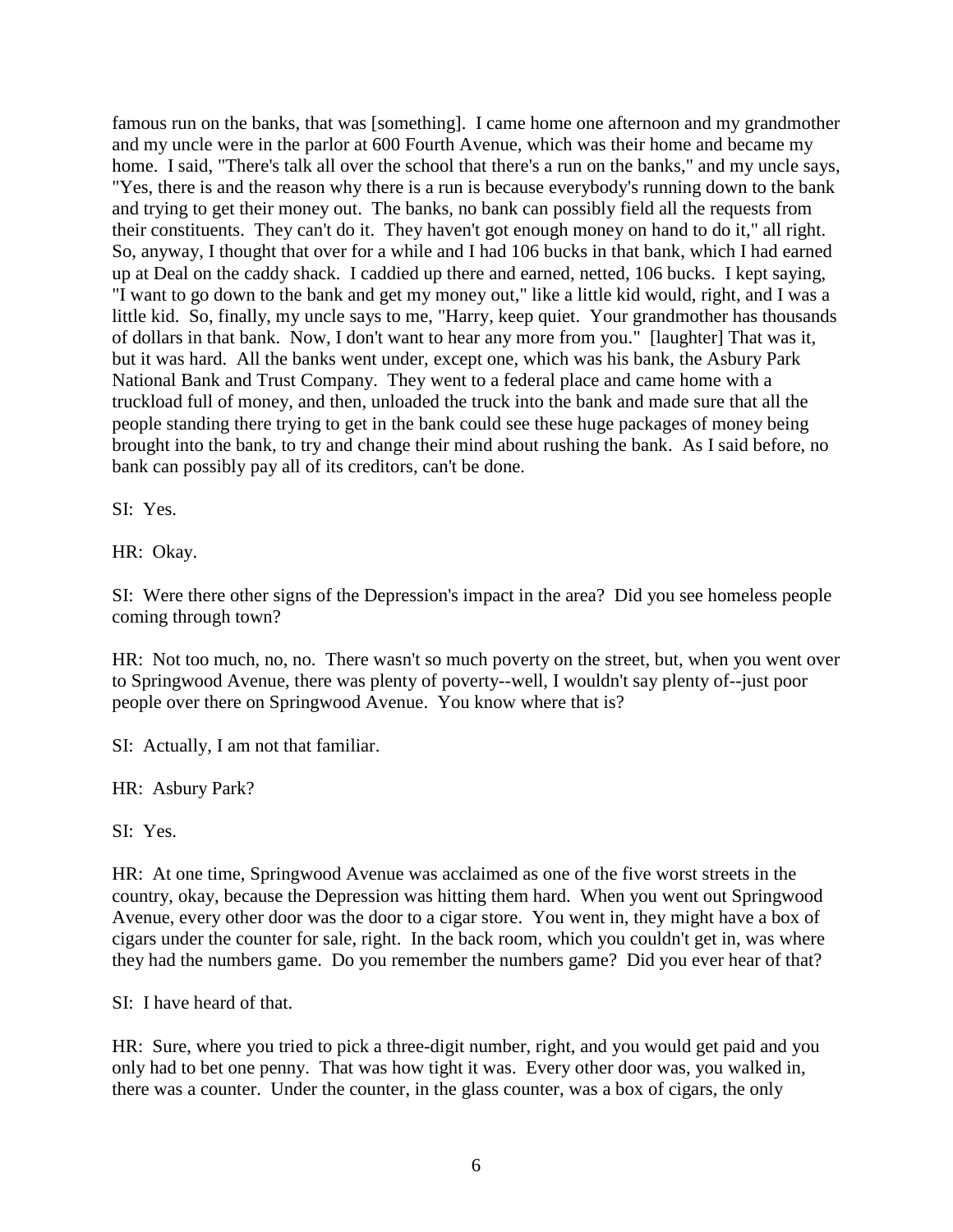merchandise they had to sell. They were running this crap game and card game, poker, in the back room in the place, every place you went in. Then, you would see other things, too, that weren't quite as nice as that was, but those poor places were absolutely bare. There would be nothing else in there but a box of cigars, cheap cigars, a nickel a box--not a box, but a nickel apiece. That was part of the impact that you saw from the Depression hitting all over, really. That was a tough deal.

SI: Were there many speakeasies there, before Prohibition was lifted?

HR: Well, they weren't really flooded with them, because you had to have some capital to start one up and those poor people didn't have any capital. They were just stretching things out as best they could and living along.

SI: Can you tell me a little bit about the boardwalk area? Was that area experiencing its heyday or was that also suffering from the effects of the Depression?

HR: Well, there was a clash between the Great Depression and the boardwalk, because they're both aimed at two different things. One is the poverty of the people and the other is the people trying to enjoy themselves and get away from the mess at home, where they're probably not living the best food diet that people could have. They constantly worried about, "Where's my buck coming in that I can pay a bill with?" and stuff like that. So, to offset that, you got a lot of people coming down on weekends. The weekend was the time to see a significant increase in the population of Asbury Park and they would be strolling the boardwalks and things like that. The mere fact that they could afford to get on a train and come to Asbury Park was indicative of their well-being, right, but the homesteaders in Asbury Park were just struggling. That's the way it was.

SI: Did you have other jobs besides working for your uncle and working as a caddy at Deal?

HR: Well, then, I got into a steady job for the summer and I was a locker boy at Eighth Avenue in Asbury Park, the Eighth Avenue Bathhouses. You could make pretty good money a week in that job. What you were doing [was] wringing out bathing suits, bundling them up nice and neat and give it back to the person, and you could make out well in there and the hours were all fixed and everything. We had a hell of a good boss. I saved his butt one day and, ever after, he loved me. One Sunday, Sundays, we used to get the excursions coming from North Jersey, the silk mill people. These were rough people, rough, and they would come down to spend a day on their excursion, right. So, one day, I was tending the first women's aisle, which was right at the entrance to the bathhouses and people coming in went by here. Seated over here was the boss, an old man. He was seventy-some-odd years old, right there, and a creepy-looking guy comes in, passed the ticket office, pays for his ticket, gets in, comes in. The boss tells him, "Get across the way, on the other side. That's the men's aisles over there. Go to that first one right over there." The guy says, "I don't want to go there. I want to go upstairs," and Mr. (Post?) says to him, "I told you you're going over in the men's aisles over there." Mr. (Post?) is sitting in the chair and I'm over here, maybe ten, fifteen feet over here, behind him, or not behind him, but in back of the guy. With that, the guy swings and he hits (Post?) right in the chin and spins him right around in this rocking chair that he was sitting in, right. I started to run and, when I got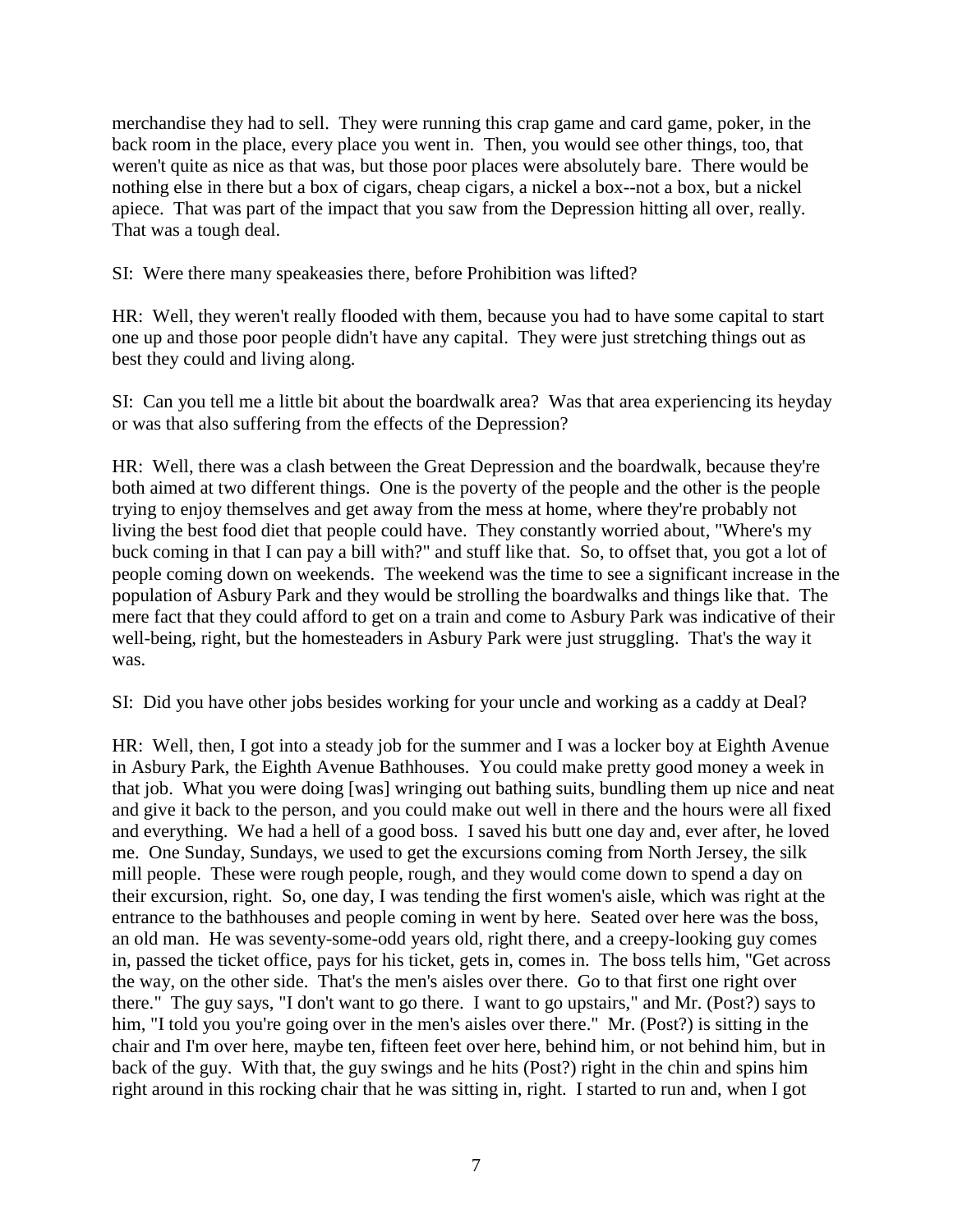close to him, I hit this guy right across the back with my knee, came right up with my knee and right on his back and around his neck. I've got a full nelson on him, right, and down we go to the floor. The next thing you know, the guy is trying to gouge my eyes out, right. So, Mr. (Post?) is not saying a word. He's out. He's just sitting in the chair, he's out, and the guy was about to clock him again as I arrived. So, I got him on the floor and my buddies came around. We would holler, "Locker boy," and that meant, "Get out and help. Somebody's having trouble out there," right. All my fellow locker boys come out and they're all looking at this guy and looking. Meanwhile, this guy is trying to gouge [my] eyes out with his fingers. So, I hollered, "Get a hold," [laughter] and they all jumped in. They grab a leg, grab an arm, and they got this guy down. I've still got him with the half nelson around the neck and here comes the cop. Then, I saw a lesson in how cops handle people. Jimmy (Leone?) comes in and he was a hell of a nice cop and a good guy and he always had a word for the locker boys and just an all-right guy. He comes in and he says to me, "All right, kid, get out of the way now." All right, so, he gets me out of the way. He gets down, he gets a hold of this guy, he says, "Come on, get up here, get up, get up." He gets the guy on his feet. Now, he starts, "What's the matter with you?" [Editor's Note: General Rockafeller imitates the policeman slapping the man] and I watched him, I mean, and he was slapping this guy something awful, just beating him across the face with his hand. "What are you doing this kind of thing for? Why'd you hit that man? Can't you hear me? Can you hear me now better?" and all that crap, but, I mean, while he beat the hell out of him with his hand. [laughter] It was so expert, the way he knew when to shift to this hand, he come in with this hand. I was watching this whole thing. So, he says to me, "Kid, come here." His favorite name, I think, was "Kid." So, he says, "Come here, kid." He says, "We're going down to court and we're taking you. You've got to come with us." So, we went on down to court and the court, by this time, had this guy down there. Jimmy came over to me and he said, "This guy had a box of pills in his pocket and we think they're drugs, right. Don't go near him and don't bother him if he comes back down there. Just call us again, okay." So, that was the only little incident of how bad things could be. At times, these people coming from Bergen, Passaic, up in that area, would get loaded and the more they got loaded, the more nasty they got, but, outside of that, it was a perfect job to have, because you made good money. We made more money than the lifeguards got paid and the lifeguards were working seven days a week and getting thirty-five dollars, thirty-five bucks, seven days a week, all day long, yes, okay.

SI: You said you went to St. Rose of Lima for the first year of high school. Then, the last three, you went to Asbury Park.

HR: Yes.

SI: Tell me a little bit about Asbury Park High School, what interested you the most there in the classroom and what you did in athletics.

HR: Well, when you came out, I had played with St. Rose and, there, I saw an unusual thing, [laughter] talk about Depression. You had to pay the coach. Anyway, I went out for the basketball team, right, and I got on the squad. We practiced a few days and the coach announced that, Saturday, we would be going to St. Mary's Cathedral School in Trenton, St. Mary's Cathedral. So, I got on with my buddy, who was the center on the basketball team, a good Joe, but he was big. He was six-foot. He was a big man and, today, you've got them seven-foot,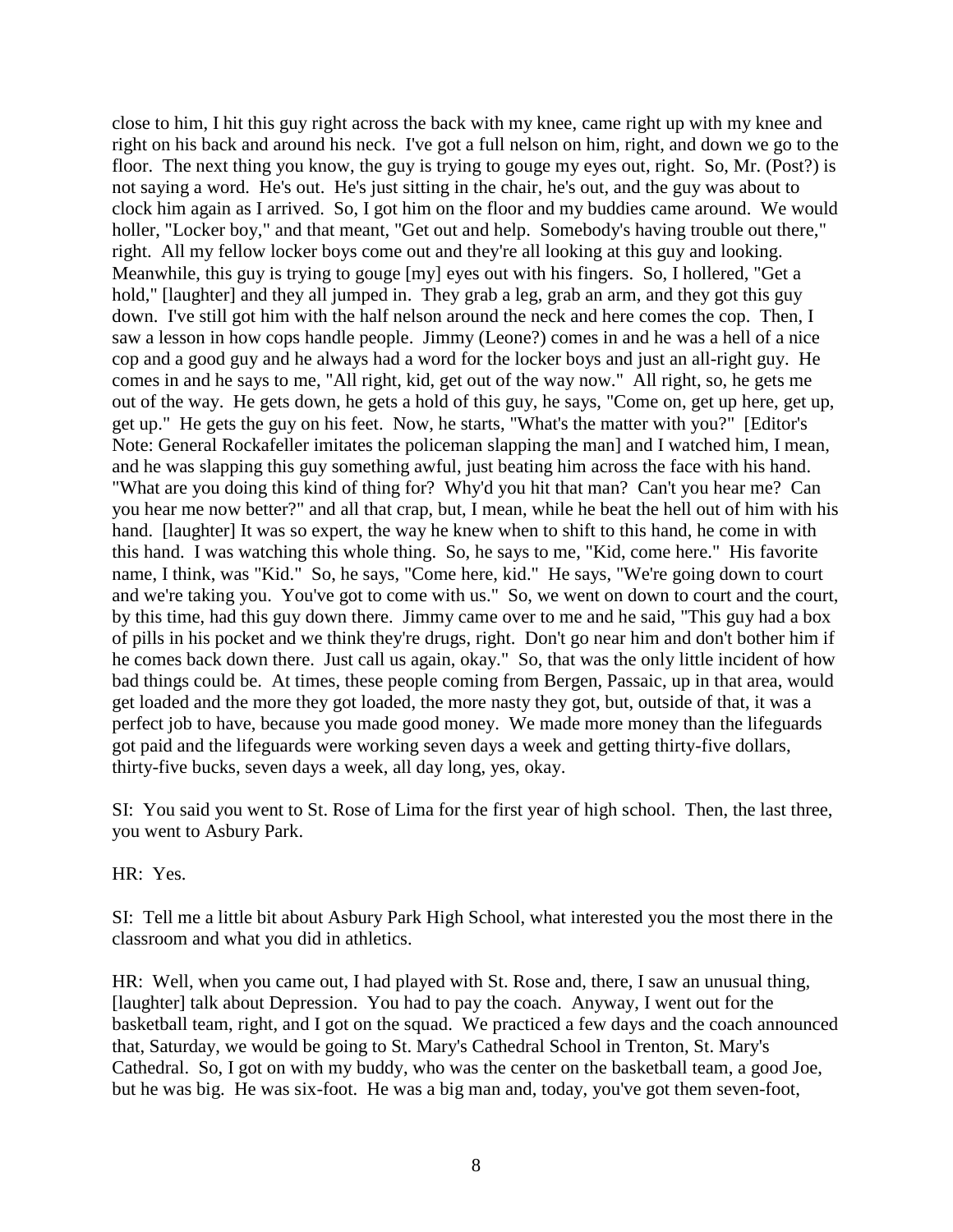right, basketball, but, anyway, he and I hitch a ride out of Asbury Park over to Trenton. We get into Trenton, we get another ride up to St. Mary's Cathedral and get out and we're going in. We go down to the locker room to get dressed and I'm looking around while I'm getting dressed. I see the coach over there. He's got his clothes off and he's putting his trunks on and he's getting his jersey out, St. Rose, number so-and-so, right. So, I said to my buddy, who was an old hand there--he was a senior on the basketball team--I said, "What is he getting dressed for?" He says, "Kid, you'll see it fast enough. Don't talk about it." I had no idea what was going on. So, in the second quarter, well, when we first go up to get on the court, the coach is right in the group, going up on the floor, sitting on the bench. We get up to play, the coach gets up and plays. [laughter] Afterwards, I'm thinking, "This guy came here to St. Rose. Two years ago, he was here and somebody's got to recognize him, saying, 'What the hell are you doing out there playing for St. Rose? What are you doing playing for St. Rose? You were here two years ago as a player.'" That just got shunted away, so that the referee could a blow whistle on the thing. [laughter] Nobody thought a thing of it, played the whole game. Now, you know you've got Catholic priests standing there, right? What kind of a way is that to run a Catholic school, right? So, a few weeks later, I get a phone call from a kid over in the Holy Spirit Lyceum and he says- and I'm in high school now, right, and I'm playing basketball--this guy says to me, "Harry, we want you to come over and play with us today. We're playing St. Rose." I said, "How the hell can I play? I played there two years ago. What are you talking about?" "You come over. We'll get you in the game." I went over there, got in the game. The priest, Father Duffy, who I knew well and he knew damn well I was not in Holy Spirit School, he was sitting on the bench. The hatred between Holy Spirit and St. Rose was that gross, that they could tolerate that kind of thing. So, we used to say that quarter, that fourth quarter, was one of the longest fourth quarters in the history of basketball. [laughter] We were keeping the time over here, right, and it got to be a tie score, played on, played on, played on, and, finally, we won this game. Nobody ever said to me, "What in the hell are you doing in here? You were here two years ago," priests, nobody said anything about it, didn't think of it, didn't even think it was unusual. "Let the kid play. [laughter] What do you mean he was here two years ago? I don't remember him being here," you know what I mean? So, that kind of thing went on all the while, between the coach playing, and then, you going back and playing down in the grammar school area. People can't visualize that today, where everything is pretty tight stuff, yes, okay.

SI: Which sports did you play at Asbury Park High School? Did you also play basketball?

HR: I played basketball and I played baseball. Basketball, I was on what they called the JV. I was a little, short, fat kid and I was on the junior varsity team, but I loved it and I played it. In baseball, I pitched for the baseball team and I enjoyed that, but they had stuff. I mean, when you went in, there was plenty of uniforms around. You could take your pick and things like that. St. Rose had nothing. It was barely keeping the team on the floor, all right.

SI: Did Asbury Park have any big rivals that stand out in your memory?

HR: Neptune was always a big rival and to even today, I think, if they would allow them to, they'd be a big rival, but Long Branch was a big rival, Freehold was a big rival. It was all the people that were around them and the favorite big rival was Neptune, any sport, any sport. In Asbury, just before I got there, they had some colored boys which they brought up out of the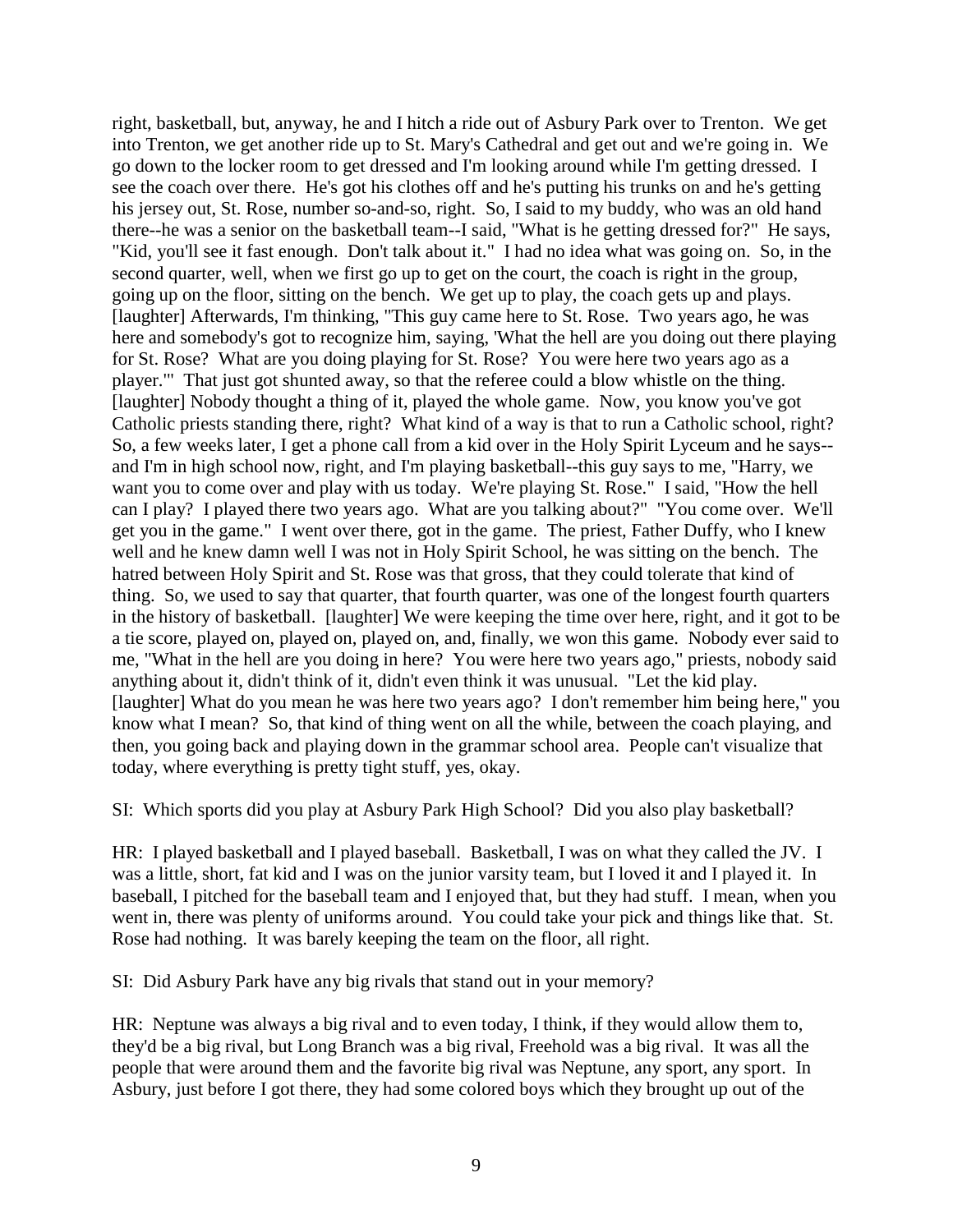South to come up and play football. They took them to play in the annual Asbury Park/Neptune football game and these guys, it developed later that these guys had graduated from high school years ago, down in Georgia or wherever they were from. They got hoisted up here and played for Neptune. These are the little things that you observe around, funny kind of things that, as a kid, you look and you wonder about it, "What the hell is that guy doing, putting that uniform on? He's our coach. That's what he's been doing all week. What the hell is he getting dressed for?" "You'll see, kid, you'll see." [laughter]

SI: What else interested you at Asbury Park High School, academically or extracurriculars?

HR: They were good teachers, they were good teachers and they taught well. The other thing that was interesting, at St. Rose, you began at, say, eight o'clock and, every hour, you'd shift subjects. There might be one study hour, right. Asbury Park was, like, four and three, four hours of in the classroom and three study hours. So, it was a different approach to things. Asbury Park was all lay teachers. There was no extra guys around at all.

SI: When did you graduate from Asbury Park?

HR: '34.

SI: At that period in your life, when you graduated from high school, what did you see for yourself in the future?

HR: I had not really settled on what I wanted to make my career, right. I knew that I wanted to go to college and I worked for a couple of years in Efinger's Sporting Goods store in Asbury Park. I think I was there two years and the money was so thin. Again, there was the Depression banging up against everybody, that Efinger's just finally said, "I can't make it any longer," pulled out, but I liked working there, because it was the sporting world. I loved being next to it. Did you ever hear of Efinger's?

SI: No, I have not.

HR: Yes, they were gone by the time you were around there.

SI: Were you still in Asbury Park when the *Morro Castle* ran aground?

HR: Oh, yes. [Editor's Note: On September 8, 1934, the SS *Morro Castle*, a luxury liner, caught fire off the coast near Asbury Park, New Jersey, during a nor'easter, resulting in 137 deaths.]

SI: Does that incident stand out in your memory at all?

HR: Oh, yes. What happened was, the *Morro Castle* caught fire. They were coming up from the Caribbean or Cuba or someplace down there. The night before the boat docked in New York, they had a party, a homecoming party or something, and a fire broke out someplace on the boat. They immediately set up SOS calls, and so forth, and I guess the ship's captain felt that it was controllable, right, but it was burning like hell and people were jumping off the boat,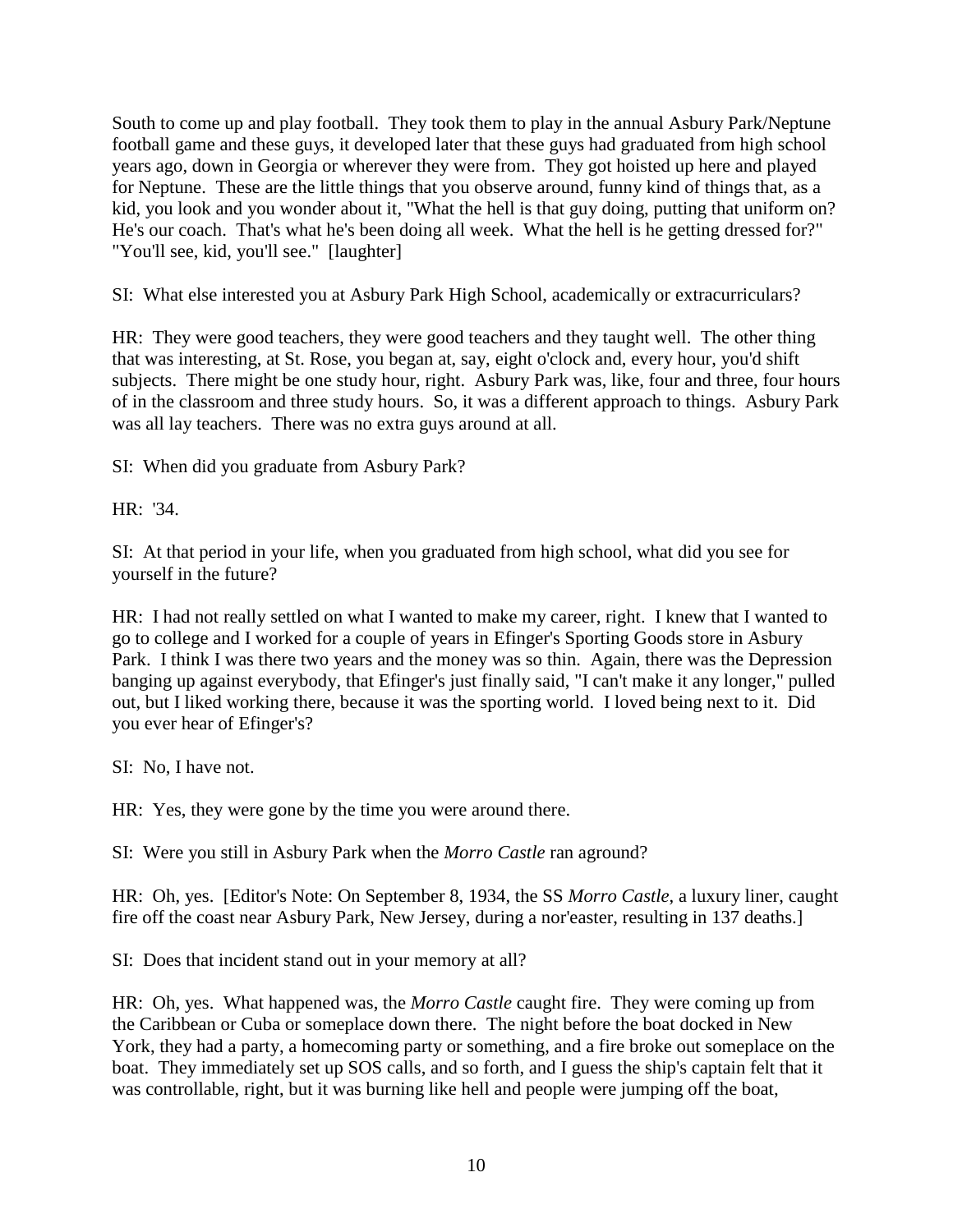swimming ashore. They had life preservers on. The water was rough as hell. There was a nor'easter in progress and these people, with the nor'easter, the wind was coming in this direction and it was blowing the people to the south a little and come ashore. They were, I'd say the boat was two miles at the most off shore and burning up pretty well, and then, the people started jumping overboard. Now, I had run down to the beach for the second day, when it's starting up the coast. I could see the people coming in through the waves and there was a big chop going, like this, and they're getting covered up pretty well. It was pretty rough. So, then, I went home for dinner. My brother was there and he said, "I'm going back down to the beach. I want to see what's going on there. There's talk about they're going to let this boat free soon." So, my grandma said something about, "Don't stay out too long," and so forth. So, he's gone, he's gone a little long. The phone rings and he says, "The *Morro Castle* is coming ashore and it's aimed right at the Convention Hall," and I said to my grandmother, "I've got to go there. I've got to go there, Nana. Nana, I've got to go there. My brother's down there. Why can't I get down there?" all that. [laughter] She says, "All right, you go, but you be back here by nine o'clock." "Yes, Nana." So, I did what she told me to do. I didn't ever think about telling her, "No, I'm not going to do it," that kind of stuff. She saved my life, really, and I treated her as nicely as I could. So, anyway, the phone rings, it's my brother. He says, "The *Morro Castle* is coming right into the Convention," not the Convention; yes, the Convention Hall, right. "It's coming right into the Convention Hall," and my grandmother said something about, "Oh, Harry's on his way down there to see you and see the boat." So, my brother said, "Well, I'll look around for him when he gets here." So, I started out and I go over from Fourth Avenue over to Fifth Avenue, start down that street, Fifth Avenue. As I get down towards the ocean more, I see a very strange sight, which is the smokestacks of the *Morro Castle* are, instead of being upright, like that, they're like this …

#### SI: Tilted.

HR: … Which means that the stern is way down and the boat is coming through the water like that, instead of like this. So, I got hustling down there. It was so grotesque to see those smokestacks up over the silhouette of the building, right. So, we get down there and, boy, the people are gathering. They estimate the crowd was ten thousand people on the part just above the Convention Hall, on the beach, ten thousand people. So, I got down and I got over on the Convention Hall railing where I could see. I was watching the thing. One of the things that happened was that, out the side of one porthole, there's a large flake of paint. When the wind blows and it gets turned over, the inside of that flake had a lot of rust on it and it looked like somebody's arm hanging out the window. Now, people are screaming to get in the water and get aboard the boat and the cops are keeping them all from doing just that. It's quite a go-around with you. The water would rush in, the people would all run back up towards the boardwalk. Soon as the water went back, they'd come down there again and it kept going like that. So, now, some of my buddies have gathered around. So, we're talking about, "You know, I'll bet if we got up on top of the Paramount, we could get over across to the Convention Hall and we could look over the roof there, down. We'll be looking right down into the boat," which is what we did. We went up the Paramount, got out their--what do you call them?--the sky view or whatever it is, the window that's up on the roof?

#### SI: A skylight?